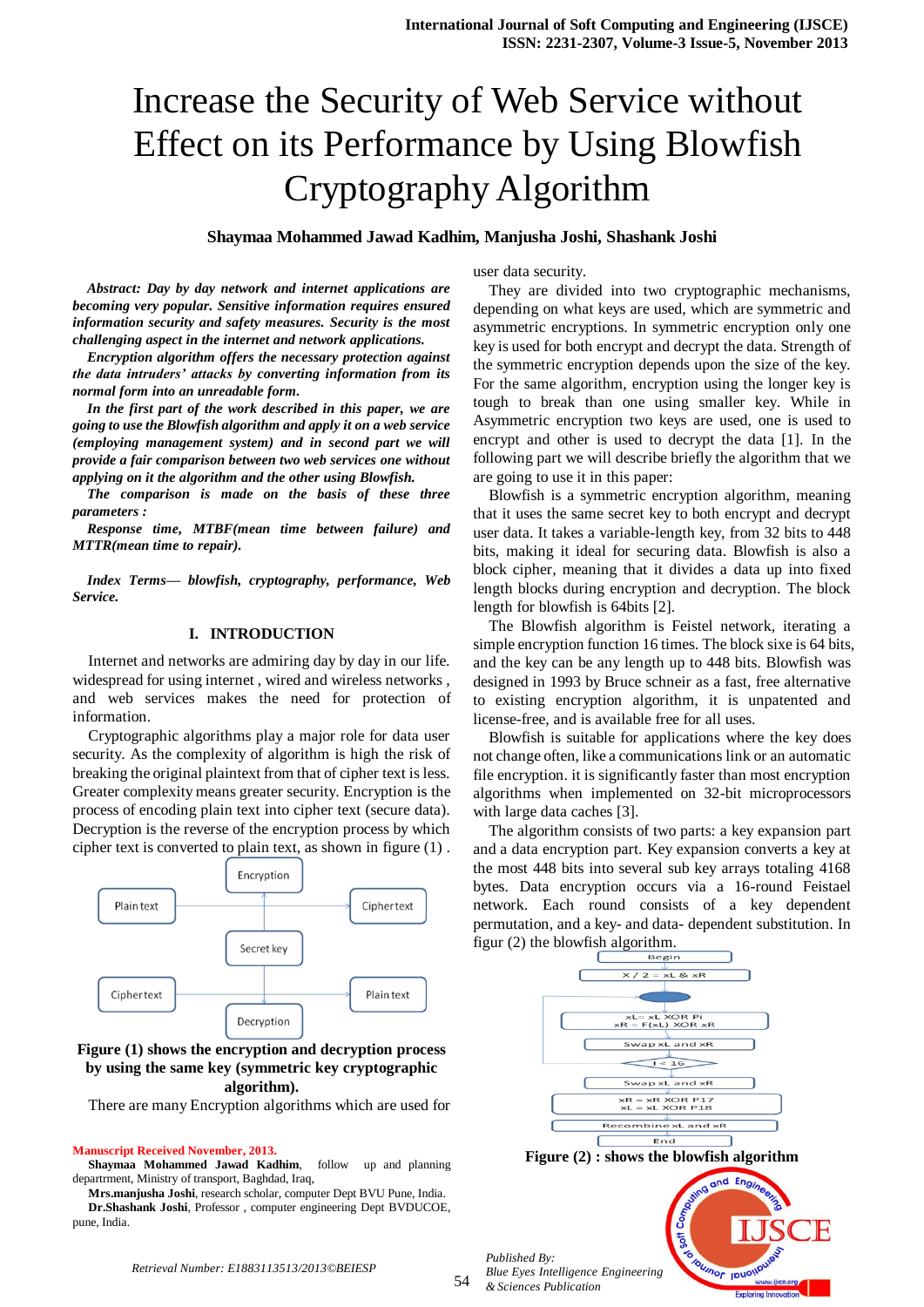## **II. PREVIOUS WORKS**

- 1) The paper [4] provides a fair comparison between three most common symmetric key cryptography algorithms.
- 2) The paper [5] presents the implementation of Blowfish algorithm.
- 3) The paper [6] describes a new method to enhance the security of Blowfish algorithm.
- 4) The paper [7] describes Embedded systems programming.
- 5) The paper [8] presents of includes a mechanism that implements the Blowfish algorithm with a 64 bit length key with as improved security assurance.

## **III. PROPOSED ARCHITECTURE**

For our work we first use the blowfish algorithm to provide security in a web service that we have already coded (an employing management system) .

In a second step we analyze the performance of the web service by measuring the three parameters response time, MTBF (mean time between failure) and MTTR (mean time to repair).

## **1) Applying blowfish algorithm on the web service.**

Blowfish algorithm uses a large number of subkeys. These keys must be recomputed before any data encryption or decryption. The P-array consists of eighteen 32-bit sub keys: P1,P2,P3………P18.

There are four 32-bit S-boxes with 256 entries each:

S1,0,S1,1……………S1,255. S2,0,S2,1……………S2,255. S3,0,S3,1……………S3,255. S4,0,S4,1……………S4,255. ENCRYPTION

Blowfish has 16 rounds as shown if figure (3) . The input is a 64bit data element ,x. divide x into two 32-bit halves : xL,xR.

Then for  $I = 1$  to 16 xL=xL XOR Pi xR=F(xL) XOR xR

swap xL and xR

after the sixteenth round , swap xL and xR again to undo the last swap. Then , xR=xR XOR P17 and xL=xL XOR P18.Finally , recombine xL and xR to get the cipher text.



**Figure (3) : shows the 16 rounds of blowfish algorithm.** Decryption is exactly the same as encryption, except that

P1,P2,…….P18 are used in the reverse order.

Generating the subkeys :

The subkeys are calculated using the Blowfish algorithm:

- 1) Initialize first the P-array and then the four S-boxes, in order, with a fixed string.
- 2) XOR P1 with the first 32 bits of the key , XOR P2 with the second 32bits of the key, and so on for all bits of the key (possibly up to P14). Repeatedly cycle through the key bits until the entire P-array has been XORed with key bits.
- 3) Encrypt the all-zero string with the Blowfish algorithm with the modified subkeys described in steps (1) and (2).
- 4) Replace P1 and P2 with the output of step (3).
- 5) Encrypt the output of step (3) using the Blowfish algorithm with the modified subkeys.
- 6) Replace P3 and P4 with the output of step (5).
- 7) Continue the process, replacing all entries of the P array, and then all four S-boxes in order, with the output of the continuously changing Blowfish algorithm. In total, 521 iterations are required to generate all required subkeys. Applications can store the subkeys rather than execute this derivation process multiple times [9].

This blowfish algorithm is applied in our web service (employing management system). All data are stored in a data base that the web service is connected to. Data are stored in cipher text so no one can understand it, without breaking the algorithm itself.

#### **2) result and analysis**

The score of our work is to provide a performance analysis between a web service without any security and the same web service applying security on it by using blowfish algorithm. We used a private web service, which is an employing management system in different operating systems.

On the first operating system, which is windows 7 with 32 bit architecture, we used our web service without applying any security algorithms on it. This means the data will be store in it's database in plain text , so anyone can easily enter it and read it's information and even modify it .

On the second OS, Window7 64bit, we used the same web service (Employing management system), but this time we applied the cryptography algorithm Blowfish to provide security, so all data will stored in cipher text.

The web service is coded in the programming language C#.

The parameters that were used to analyze the performance are

1) Response time.

2) MTBF (mean time between failure)

3) MTTR (mean time to repair)

A. The first set of experiments were conducted by measuring the response time from both web services, the web service with the cryptography algorithm and the web service without the algorithm. The result is shown in figure (4) below : The response time that of the encrypted web service (green bar) is higher than in the non-encrypted web service (blue bar). The results were measured in millisecond though.

the difference is small and can almost be neglegted compaired to the gain of

*Published By:*

*& Sciences Publication*